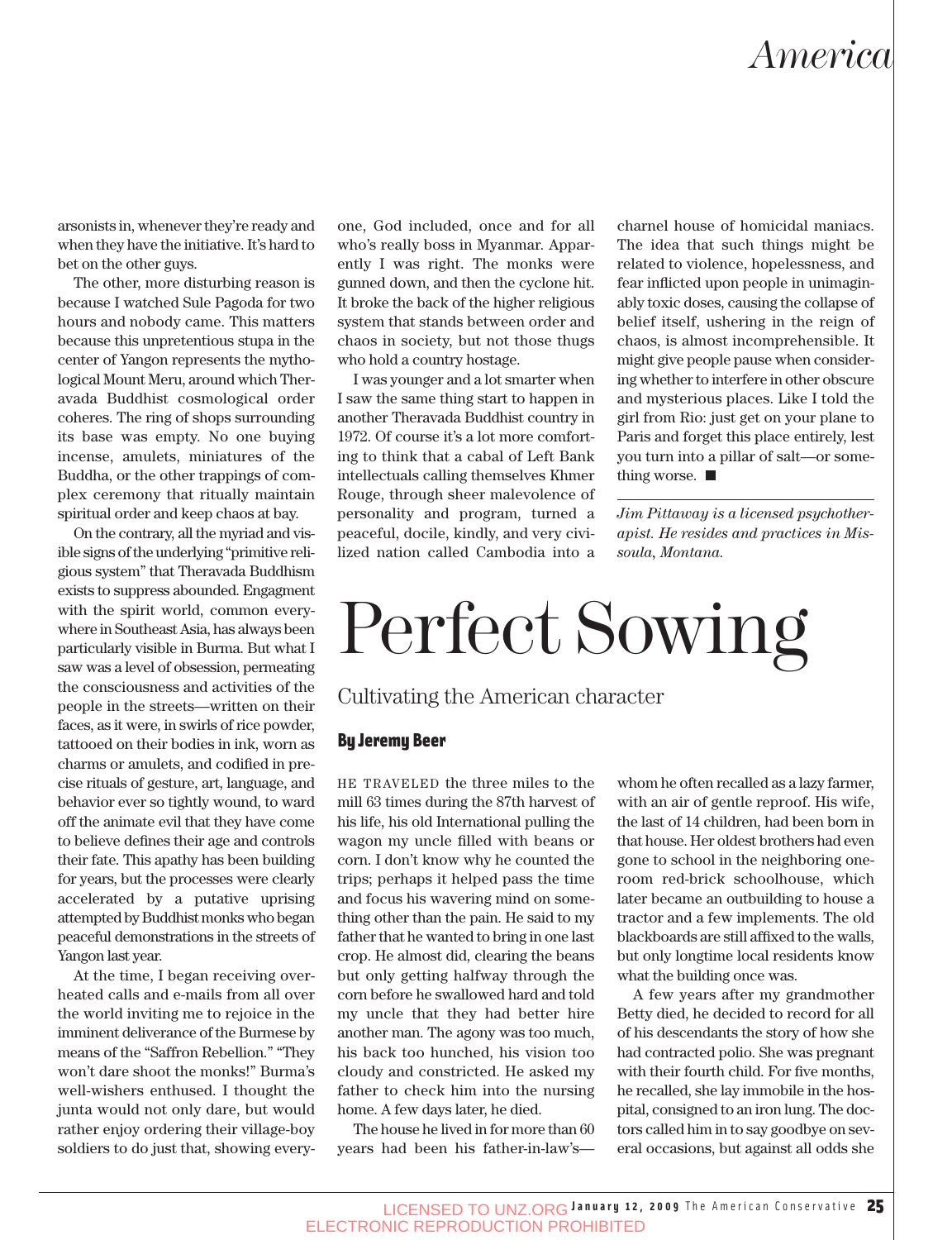### *America*

had survived. After he had been alone for a few years, he could not remember that long-ago crisis without emotion.

He told of this so frequently that, frankly, we wished he would move on. It was not that we tired of hearing his stories. It was just that he had so many others to tell, some of them uproariously funny, and we wanted to be regaled, not depressed. Once he got going, he would string memories together in a peculiar staccato style and rural idiom filled with colorful turns of phrase not often heard anymore. It was wildly entertaining.

But he kept coming back to the polio story, probably because he was trying to come to terms with his gratitude. He was overwhelmed by the grace of a God who had allowed his wife and the mother of his small children—including the one

heavy midday heat to bring lemonade and cookies to the men in the fields. My brother and I wouldn't be working, usually, but would just be hanging out with the men, riding along in the tractor or lolling about in the wagon, waiting with eager anticipation for someone to come by with the combine and dump in a load of wheat or beans or corn.

The story of Grandma's polio always led my grandfather to mention Ruby, the Amish girl who helped the family during Betty's illness and recovery. She had lived in the large Amish community that his farm bordered. Despite his frequent interactions with its members, he always spoke of the Amish as exotic creatures. Considered theologically, historically, or in manner of life, they were not so different from his own Anabaptist denomina-

**HE NEVER READ JEFFERSON**, I AM SURE, AND IT IS ALMOST AS LIKELY THAT HE **NEVER VOTED FOR A DEMOCRAT**, BUT HE NEVERTHELESS WAS AN ALMOST IMPOSSIBLY PURE EXAMPLE OF THE **DEMOCRATIC JEFFERSONIAN IDEAL**.

with whom she was pregnant—to live. She was gone, but all those children lived close by, even those who had once made their homes far away. Three lived within walking distance, not that anyone often walked out here in the flat, windswept Indiana countryside. So, too, in the area were innumerable cousins, nephews, nieces, grandchildren, great-grandchildren, and folks of no blood relation who nevertheless could not resist calling him Grandpa Beer. God had been good.

Betty emerged from the polio with a limp and a crippled left arm that was nearly useless. She was not supposed to drive but she did anyway, often taking us to doctor's appointments or picking us up from Little League practice. She was admired throughout the neighborhood for her skill in the kitchen, and I well remember her wading through the

tion, which also shunned television, movies, jewelry, makeup, alcohol, higher education, and worldliness in general. If he had ever thought about that, it didn't seem to matter. His horizon was local, and what might have looked to scholars or outsiders as mere differences of emphasis or minor divergences to him made the Amish quite odd. Yet he was large-minded enough to allow that most of them seemed to be right with their Maker.

He didn't often leave Kosciusko and Elkhart counties. Forays outside the state, at least beyond Illinois or Michigan or Ohio, were rare indeed. He visited my parents when they lived briefly in Phoenix in the late 1960s. With them he visited his other son in Alaska in the late 1990s. And in 1944, he had honeymooned for two or three nights with Betty in Chicago. They had stayed at the Palmer House. The trip was truncated because there were cows to milk back home, and dairy farmers hate imposing that duty on others for long.

Yes, his was a local horizon, but he was not incurious. He knew every road and almost every family, respectable or otherwise, in the county, and virtually everyone knew him. Indeed, I am still placed by folks in the area with reference to my status as his grandson. He was one of those individuals by whom others take their bearings, a fixed point in the map of the local mind.

He decided to run for office late in life and served several terms as a county commissioner and councilman. He set a county record, so far as anyone could tell, for amount of blood donated to the Red Cross, giving as often as possible until they finally had to turn him away because of his age. He volunteered at the hospital, and for a couple of decades he drove a school bus, never bothering to let it warm up before picking us up on subzero January mornings. He removed the snow from every neighbor's driveway without being asked. During the worst blizzards he would patrol the road, plowing what he could and pulling strangers out of drifts. He was generous, stubborn, proud, charming.

He was, in short, an unselfconsciously rooted agrarian citizen-leader and republican aristocrat. He never read Jefferson, I am sure, and it is almost as likely that he never voted for a Democrat, but he nevertheless was an almost impossibly pure example of the democratic Jeffersonian ideal. And there were once hundreds of thousands like him, leavening Middle America and making it into an iconic land of friendly homes and warm hearths. I do not mean the pioneers, who were at best ambiguously heroic, always chasing the sunset and leaving behind them dearth and desert; naturally, we honor them and bathe them in romance. No, I mean the sober,